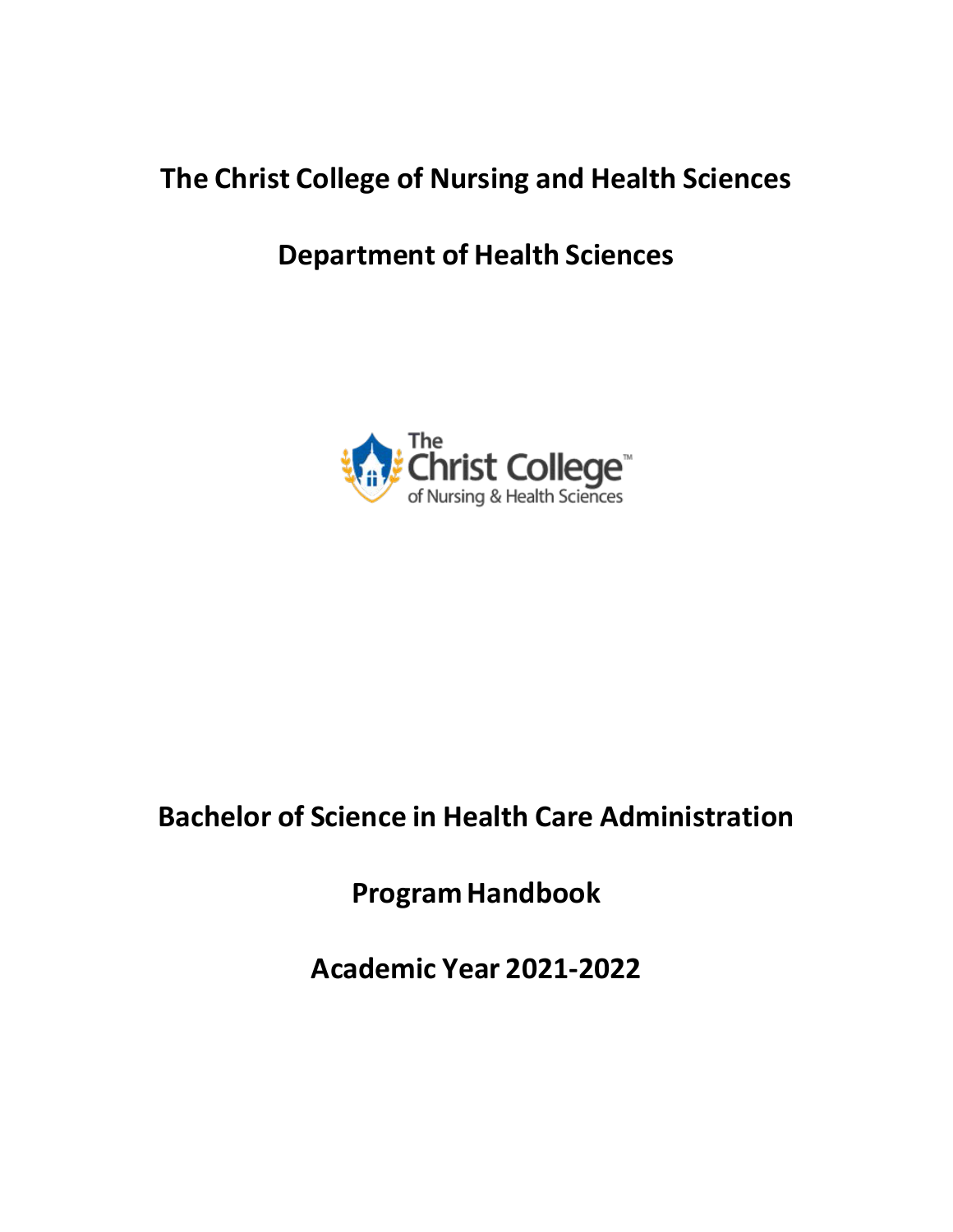This page left intentionally blank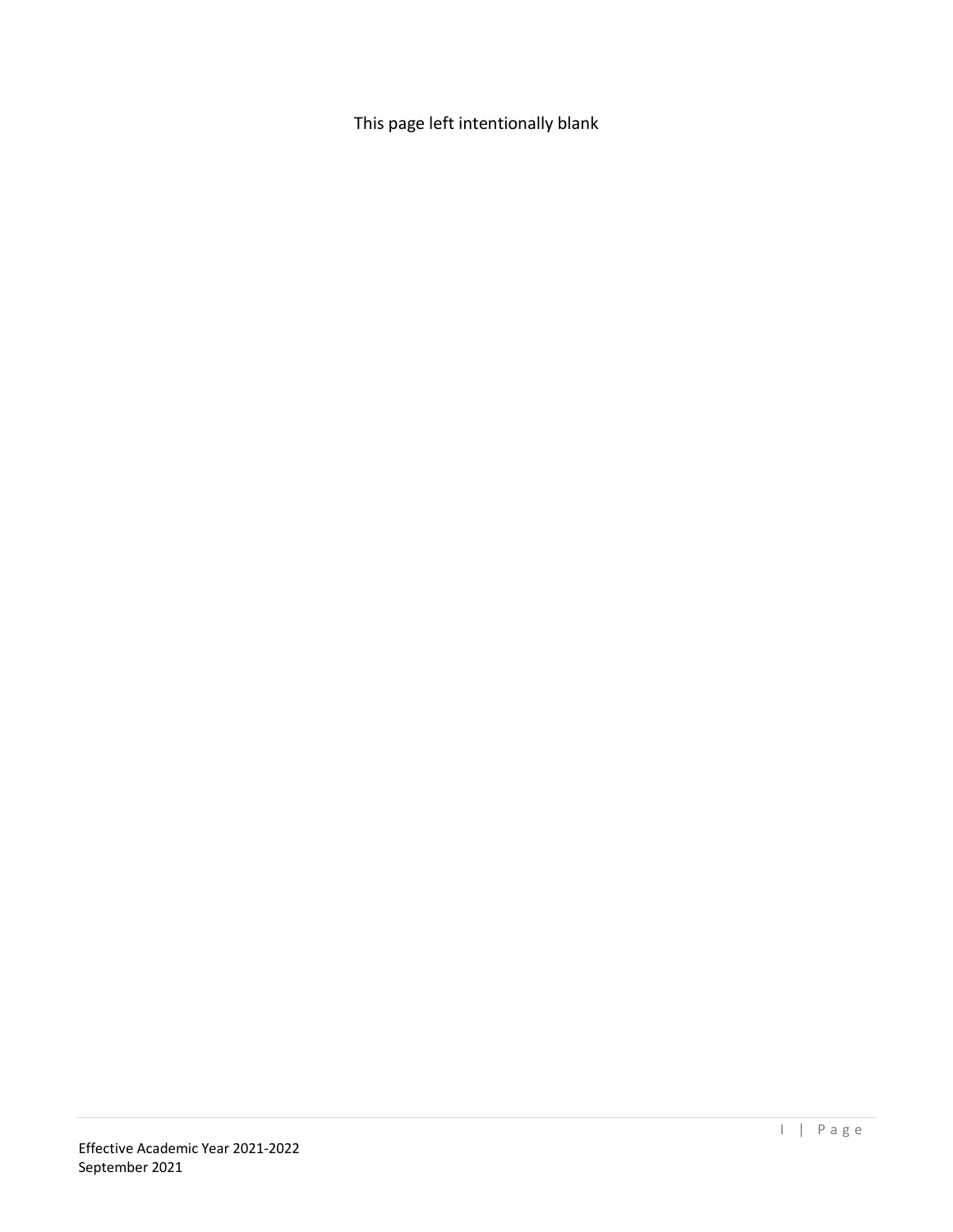

To the Health Care Administration Student:

Welcome to The Christ College of Nursing and Health Sciences! We are excited about the opportunity to partner with you as you begin your educational journey in the health care profession.

The *Health Care Administration Program Handbook* is an important document to guide you through and promote your successful completion of the HCA program. Please read the document thoroughly and familiarize yourself with the policies, procedures, and regulations within the *Health Care Administration Program Handbook*. The faculty, professional staff, and administration are available to assist you with policies, procedures, or regulations in the *Health Care Administration Program Handbook*.

Occasionally it is necessary to introduce new or revise existing policies, procedures, or regulations in the *Health Care Administration Program Handbook*. New policies and revisions will be posted on the College's electronic learning management system.

As you begin your journey, we encourage you to interact with your class peers and faculty members to help enhance and diversify your learning opportunities. Together we can enrich the culture of health care through caring, collaboration, integrity, and excellence!

Best wishes for success in your educational endeavors!

Sincerely,

Faculty, Staff, and Administration The Christ College of Nursing and Health Sciences Health Care Administration Program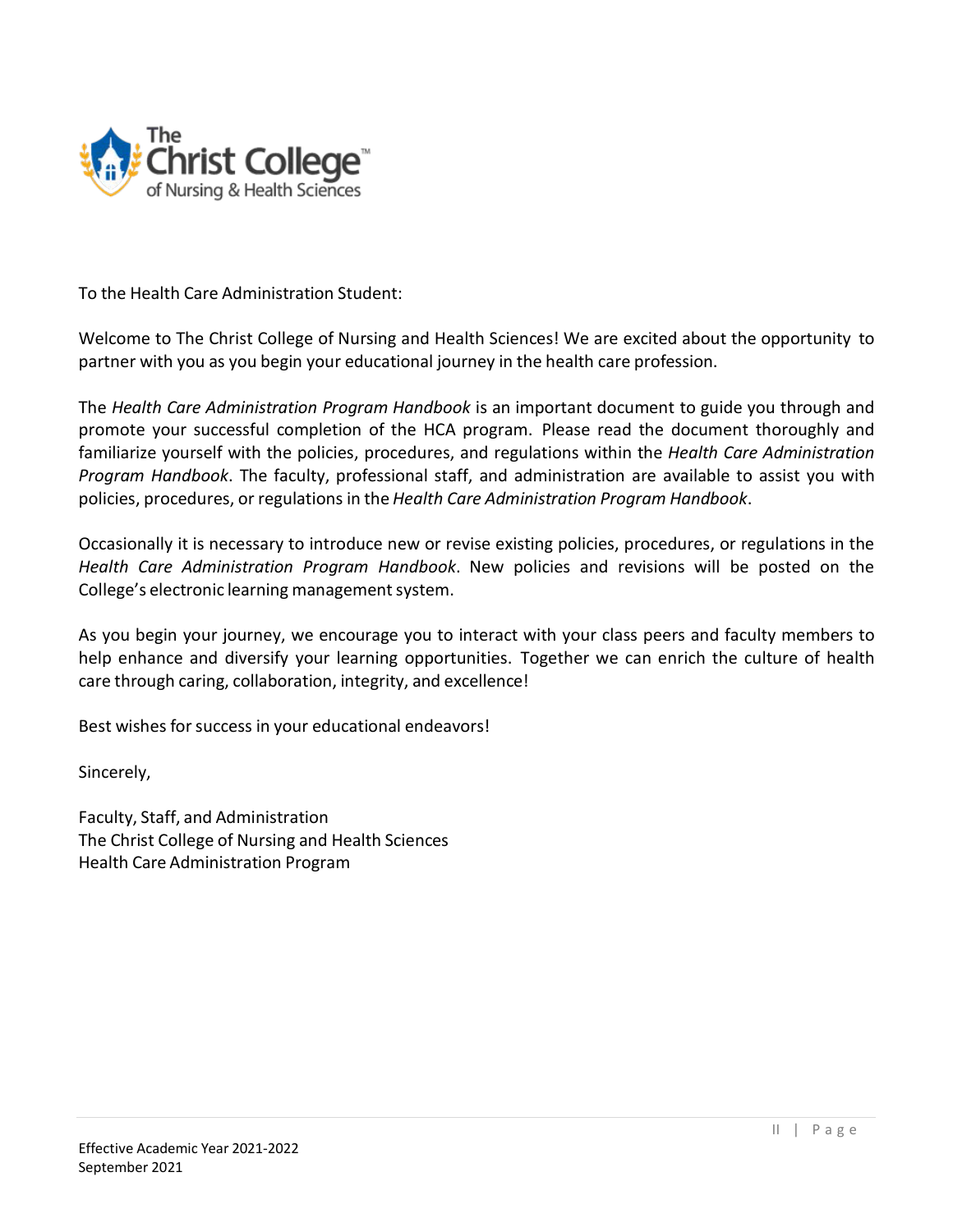#### **FOREWORD**

The Christ College of Nursing and Health Sciences *College Catalog* and *Health Care Administration Program Handbook* are guidebooks for our students in the Health Care Administration program.

It is the responsibility of each student to know the contents of both documents and to respect and maintain the rules and standards of the College and the Health Sciences.

The College and Health Sciences reserve the right to change any provision or policy in the interest of the College, Health Care Administration program, or students.

The *Health Care Administration Program Handbook* can be accessed through the College's electronic learning management system.

# **PLEASE NOTE**

The Christ College of Nursing and Health Sciences is committed to a policy of nondiscrimination on the basis of race, color, creed, national origin, ethnicity, age, gender, marital status, sexual orientation, veteran status, disability, or economic status in the administration of its educational, recruitment, and admissions policies; scholarship and loan programs; and athletic or other college‐administered programs.

All institutional processes and policies are in compliance with Title IX of the 1972 Education Amendments and Section 504 of the Rehabilitation Act of 1973, respectively.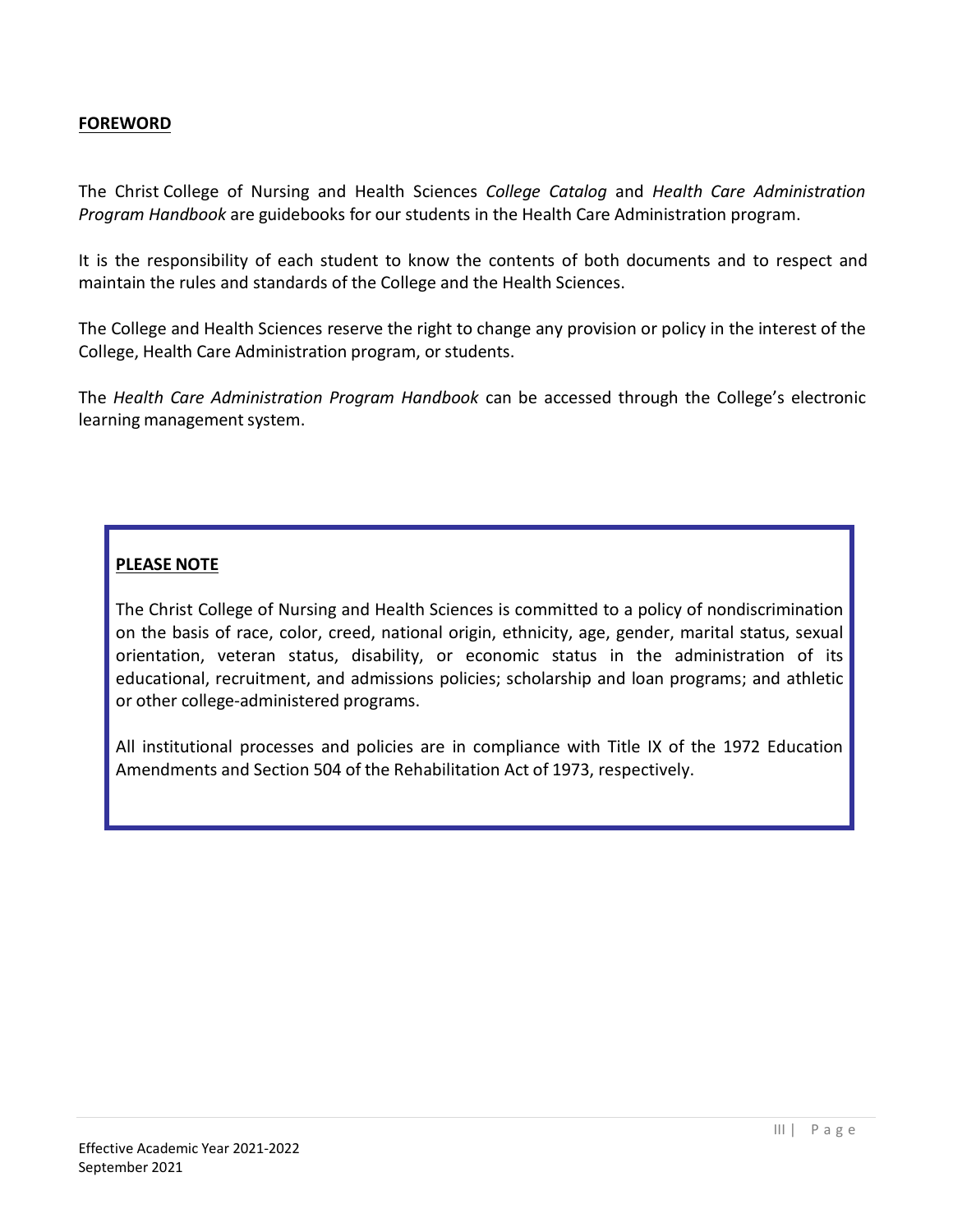# **Table of Contents**

| <b>Health Sciences</b>                                                       |  |
|------------------------------------------------------------------------------|--|
|                                                                              |  |
|                                                                              |  |
| <b>Health Care Administration Program</b>                                    |  |
|                                                                              |  |
|                                                                              |  |
|                                                                              |  |
| Communication                                                                |  |
|                                                                              |  |
| <b>Academic Policies and Procedures</b>                                      |  |
|                                                                              |  |
|                                                                              |  |
|                                                                              |  |
| Health Care Administrative Program Progression Policy/Grading & Probation  9 |  |
| Service Learning and Internship, Policies and Procedures                     |  |
|                                                                              |  |
|                                                                              |  |
| <b>Student Health Policies</b>                                               |  |
|                                                                              |  |
|                                                                              |  |
|                                                                              |  |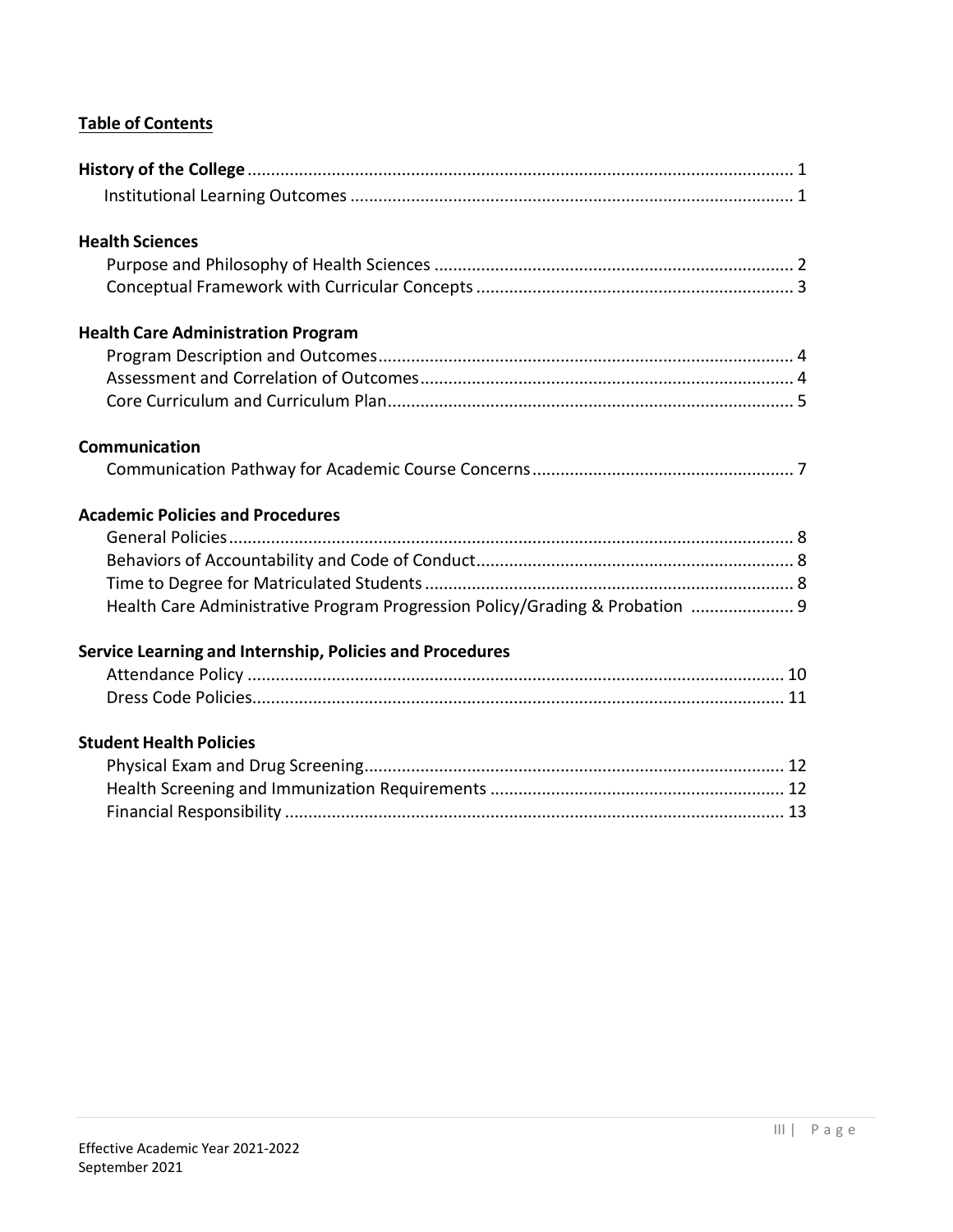#### <span id="page-5-0"></span>**HISTORY OF THE COLLEGE**



#### **Founding of the Predecessor: The Christ Hospital School of Nursing**

The Christ Hospital School of Nursing (TCHSN) was born in a tradition of caring. In 1888, a group of local citizens, led by soap maker James N. Gamble, invited Ms. Isabella Thoburn to come to Cincinnati. Their expectation was that she would start a program to train deaconesses and missionaries to carry on religious, educational, and philanthropic work to alleviate the appalling poverty that existed in the city. They could not have imagined the impact their invitation would have on the city at that time or now, more than a century later.

#### **Conversion to The Christ College of Nursing and Health Sciences (TCCNHS)**

National and regional developments pointed to an evolving health care delivery system, increased needs, and desires of consumers for higher-quality patient care, augmented educational and skill requirements of the nursing workforce, and national trends toward degree granting educational programs for nursing. In the 2002–2003 academic year, the administration and faculty of TCHSN determined that it was essential for the school to evolve to address these trends by proposing that a new, independent institution be developed prompting the conversion to The Christ College of Nursing and Health Sciences.

The expanded course offerings and intensive curriculum within the College help prepare graduates for work in a broad array of health care settings. In the future, as the College assesses its progress, the infrastructure and foundation being laid will open doors for curricular and extracurricular innovations allowing for continued attention to the excellence in education and community engagement that has been at the core of the institution's mission and history. TCHSN officially closed its doors with its last graduating class in 2007. The College opened its doors in academic year 2006–2007, accepting its first class ofstudents.

TCCNHS is accredited through the Higher Learning Commission, North Central Association of Colleges and Schools.

#### **Institutional Learning Outcomes:**

- 1. Apply an expanded knowledge base within one's chosen profession with the disposition to engage in life-long learning.
- 2. Demonstrate responsible engagement with social-political-cultural issues of local, regional, or global significance.
- 3. Demonstrate academic and professional competency in written and oral communication.
- 4. Demonstrate academic and professional competency within the sciences.
- 5. Engage in intellectual inquiry and critical thinking by identifying assumptions, making inferences, marshaling evidence, and giving coherent account of reasoning.

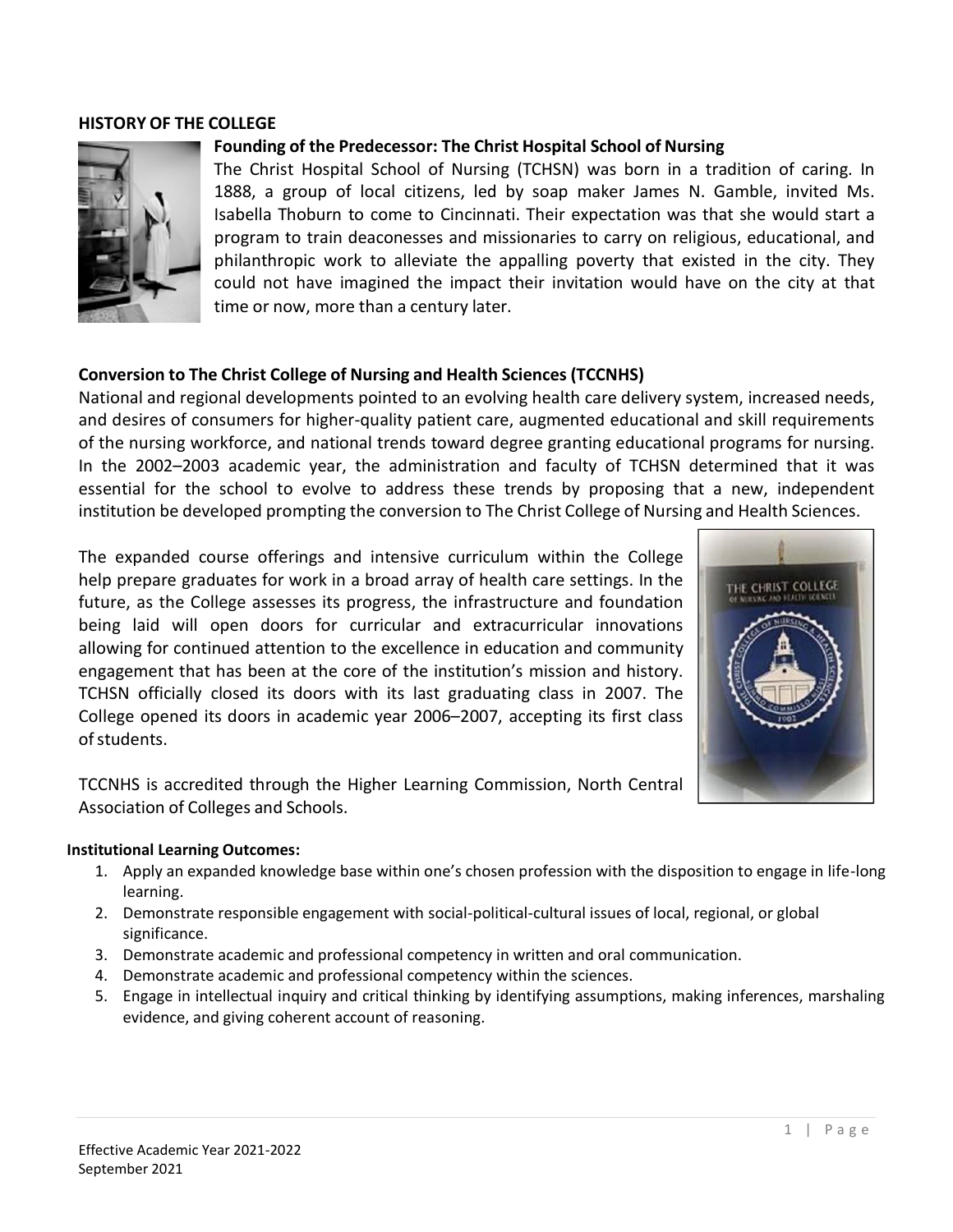#### <span id="page-6-0"></span>**HEALTHSCIENCES**

#### **Health Sciences Purpose**

The purpose of the Health Sciences is to support the mission, vision, and values of The Christ College of Nursing and Health Sciences by providing a course of study with a foundation in the liberal arts and sciences. Students will acquire a fundamental understanding of the relationship between the person, environment, and health. The health science graduate will be a life‐long learner who models ethical behavior, integrity, and excellence. Earning a health science degree from The Christ College of Nursing and Health Sciences, graduates will be equipped to participate in the healthcare arena as caring professionals engaging in critical decision making, intellectual inquiry, and collaboration.

#### **Health Sciences Philosophy**

The faculty believe:

- A **person** is a unique individual having intrinsic value. Everyone has diverse physical, emotional, social, developmental, and spiritual needs in varying degrees of fulfillment and deserves caring interventions. The person and environment are constantly interacting.
- The **environment** includes all internal and external factors affecting and affected by the individual. A part of this dynamic environment is society, which consists of individuals, families, communities, and institutions. Any change in the environment may require varying degrees of adaptation. Health Sciences graduates engage in assessment of both the environment and people to identify opportunities to promote, maintain, or restore health.
- **Health** is the dynamic process of balance and harmony within the person, including physical, mental, and social well-being. A person's state of health is influenced by personal, societal, and cultural variables and may be affected by prevention and treatment strategies.

#### **Health Sciences Framework**



**Health Sciences Conceptual Framework**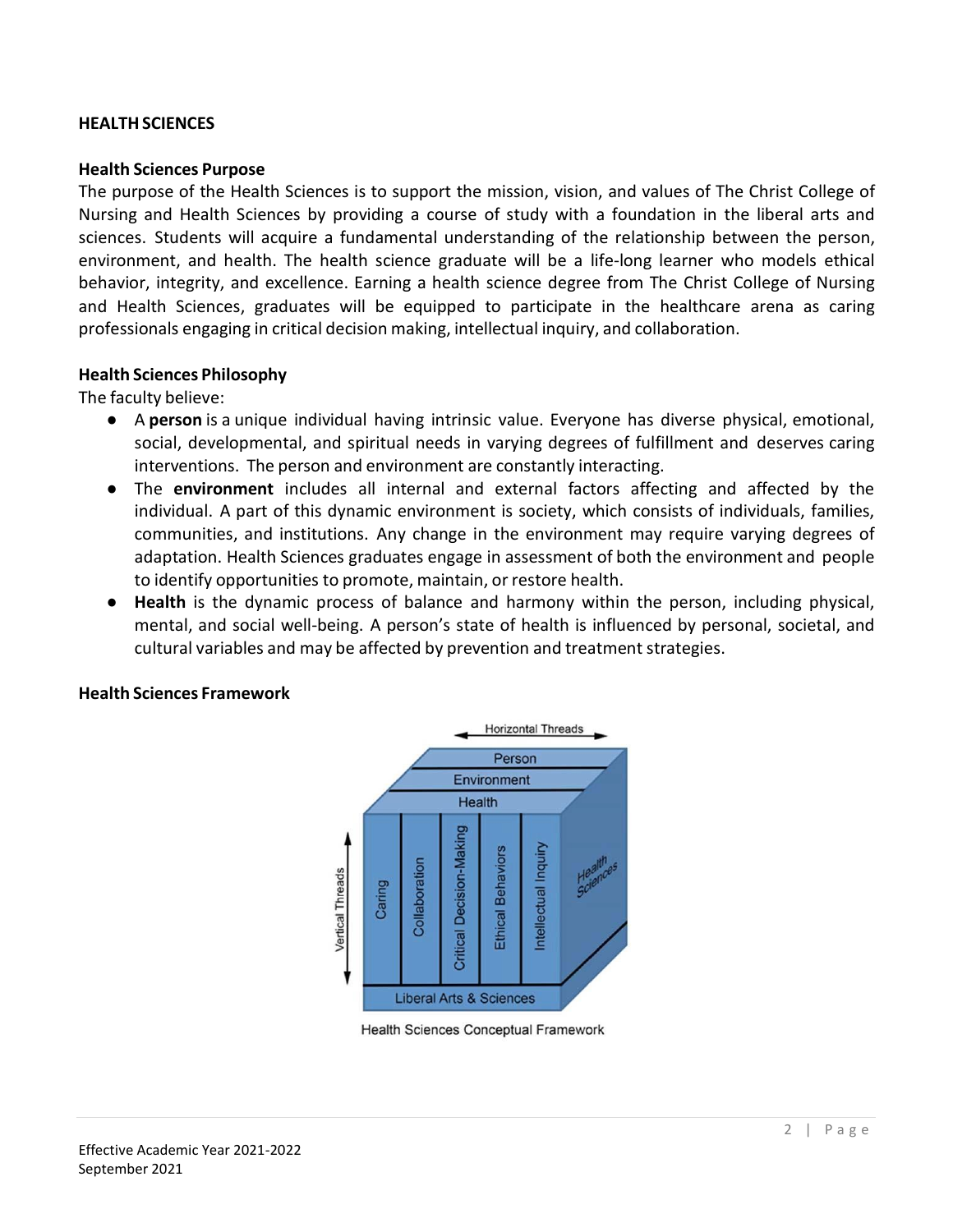# **Horizontal Threads for Health Sciences**

For the Health Sciences, **person, environment,** and **health** constitute horizontal threads, which are those integrated concepts presented early, strengthened through repeated exposure and application, and woven throughout the curriculum for Health Science programs.

#### **Vertical Threads for Health Sciences**

**Caring, intellectual inquiry, ethical behavior, critical decision making,** and **collaboration** comprise the vertical threads. These concepts and skills are arranged to build upon one another in alignment with a general sequence of learning. Scaffolded through the curriculum for Health Science programs, vertical threads guide the student's progression toward proficiency.

- **Caring** behaviors are nurturing, protective, compassionate, and person-centered. Caring creates an environment of hope and trust, where individual choices related to cultural values, beliefs, and lifestyle are respected.
- **Intellectual Inquiry** is a persistent sense of curiosity that informs both learning and practice, which stimulates visionary thinking. Intellectual inquiry invites the exploration of possibilities, allowing for creativity and innovation.
- **Ethical Behaviors** are characterized by conduct within legal, ethical, and regulatory frameworks; commitment to standards of professional practice; and accountability for one's own actions.
- **Critical Decision Making** encompasses the performance of accurate assessments, the use of multiple methods to access information, and the analysis and integration of knowledge and information to formulate evidence‐based conclusions.
- **Collaboration** is working together with open professional communication to plan, make decisions, set goals, and implement strategies. Collaboration requires consideration of need, priorities and preferences, available resources, shared accountability, and mutual respect.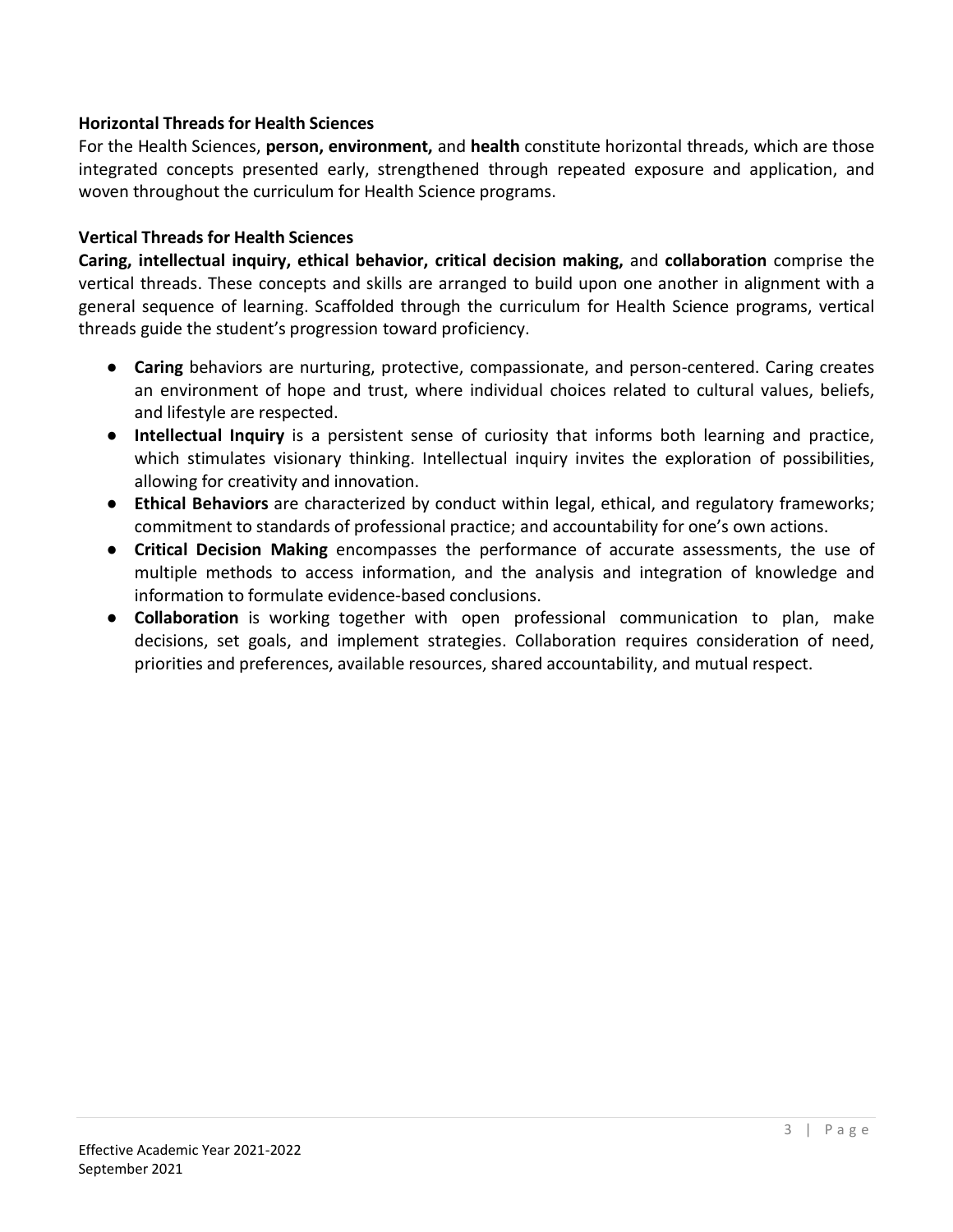# <span id="page-8-0"></span>**HEALTH CARE ADMINISTRATION PROGRAM**

#### **Program Description**

The Bachelor of Science in Healthcare Administration degree program provides a course of study that integrates concepts from liberal arts and sciences with a healthcare curriculum emphasizing academic excellence with opportunities for specialization. The promotion of critical decision-making skills, ethical behaviors, and intellectual inquiry along with a business focus prepares graduates with the foundational knowledge needed to enter a dynamic healthcare environment as collaborative, caring leaders. To assist in advocating for patients to achieve positive outcomes, graduates will possess a knowledge base of regulatory environments. The completion of the Bachelor of Science in Healthcare Administration degree program makes it possible for graduates to lead and manage healthcare staff and facilities.

#### **Program Outcomes**

Upon completion of the Bachelor of Science in Health Care Administration, students will be able to:

- 1. Apply theoretical and empirical knowledge from the liberal arts and sciences and health sciences to collaborative, caring management approaches based on evidence.
- 2. Build collaborative teams that successfully address complex challenges to healthcare.
- 3. Demonstrate effective professional, ethical communication, utilizing a variety of modalities, to improve healthcare delivery.
- 4. Assess organizational processes to determine opportunities and methods for improvement.
- 5. Analyze the impact of health care policy and regulatory mandates on health care management.
- 6. Demonstrate leadership roles to manage healthcare organizations.

# <span id="page-8-1"></span>**Assessment and Correlation of Outcomes**

The Health Care Administration faculty is responsible for collecting and reporting the data to the College community. The Health Care Administration program utilizes five criteria to ensure program quality. Each criterion provides general guidelines for evaluation of processes, student artifacts and faculty teaching against desired outcomes:

*Criterion 1*: Program's goals and objectives relate to the Institution's Mission and Strategic Plan. The program has goals and objectives for the upcoming 3 ‐ 5 years that are clear and align with the institutional mission and strategic plan. The HCA Program is currently involved in becoming certified by The Association of University Programs in Health Administration (AUPHA). AUPHA is the Gold Standard for Healthcare Administration programs. The Christ College HCA Program seeks to be AUPHA certified in 2023.

*Criterion 2:* Faculty are qualified to teach within their assigned discipline(s) and have a record of scholarly, service and/or teaching accomplishments necessary to advance student learning.

*Criterion 3:* It is clear from the data provided that the curriculum has a clear impact on student learning.

*Criterion 4:* Resources are clearly identifiable and sufficient; management of said resources is done so with attention to student learning, program or area purpose, institutional mission, and strategic planning.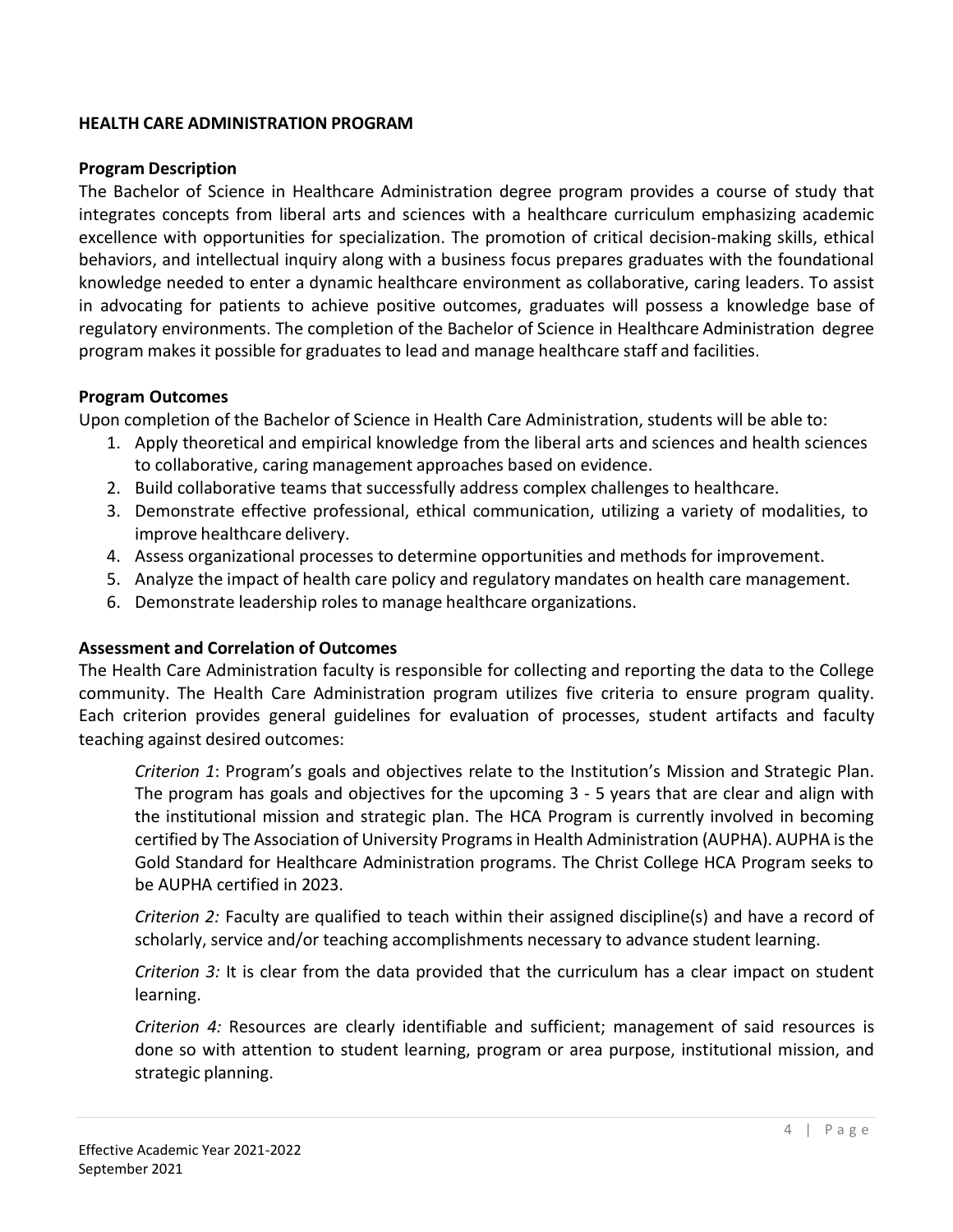The criteria help to ensure the program's mission, goals, and outcomes are congruent with the parent institution. The criteria also ensure inclusion of shared governance among faculty and students along with resource adequacy to enable the Health Care Administration program to fulfill its mission, goals, and outcomes.

# <span id="page-9-0"></span>**CORE CURRICULUM AND CURRICULUM PLAN**

The core curriculum consists of the following Health Care Administration (HCA) and Arts and Sciences (A&S) courses displayed in the curricular overview, mapped to Program Outcomes. (See course syllabi for specific course‐to‐program outcome mapping.)

| <b>Term</b> | <b>Course</b>                                                                    | Prog | <b>Credit</b>  | Program        |
|-------------|----------------------------------------------------------------------------------|------|----------------|----------------|
|             |                                                                                  | Core | hours          | <b>Outcome</b> |
| S1(15)      | SOC 101 Intro to Sociology or PSY 101 Intro to<br>Psychology Intro to Psychology |      | $\overline{3}$ | 1/1            |
|             | MAT 105 College Algebra or higher                                                |      | $\overline{3}$ | $\mathbf{1}$   |
|             | HCA 210 Intro to Integrated Health Care Delivery<br>Systems                      | X    | 3              | 1, 2, 4, 5     |
|             | <b>BUSM 201 Principles of Management</b>                                         | X    | $\overline{3}$ | 1, 3, 4, 5, 6  |
|             | <b>Humanities Elective</b>                                                       |      | $\overline{3}$ | 1              |
|             | <b>Free Elective</b>                                                             |      | $\overline{3}$ | $\mathbf{1}$   |
|             |                                                                                  |      |                |                |
| S2 (15)     | <b>STAT 201 Intro to Statistics</b>                                              | x    | 3              | $\mathbf{1}$   |
|             | HCA 310 Transformational<br>Management in Healthcare                             | X    | 3              | 3, 6           |
|             | HCA 340 Marketing Techniques in Healthcare                                       | x    | $\overline{3}$ | 1, 3           |
|             | <b>Oral Communications Elective</b>                                              |      | $\overline{3}$ | $\overline{3}$ |
|             | <b>Science Elective</b>                                                          |      | 3              | $\mathbf{1}$   |
|             |                                                                                  |      |                |                |
| S3(15)      | <b>ENG 101 English Composition</b>                                               | X    | $\overline{3}$ | 2, 3, 4, 5     |
|             | <b>HLSC 101 Medical Terminology</b>                                              | X    | $\overline{3}$ |                |
|             | HCA 201 Introduction to Healthcare Accounting<br>and Finance                     | X    | $\overline{3}$ | 1, 3, 4        |
|             | ECO 201 Principles of Economics                                                  | X    | 3              | 1, 4, 5        |
|             | <b>Free Elective</b>                                                             |      | $\overline{3}$ | $\mathbf{1}$   |
|             |                                                                                  |      |                |                |
| S4 (15)     | ENG 315 Adv. Comp: Evidenced-based writing                                       | X    | $\overline{3}$ | 1, 4, 5        |
|             | HCA 320 Info Systems for Evidenced-based Mgmt.                                   | X    | $\overline{3}$ | 1, 4, 5        |
|             | <b>Science Elective</b>                                                          |      | 3              | $\mathbf{1}$   |
|             | Social and Behavioral Science Elective                                           |      | 3              | $\mathbf{1}$   |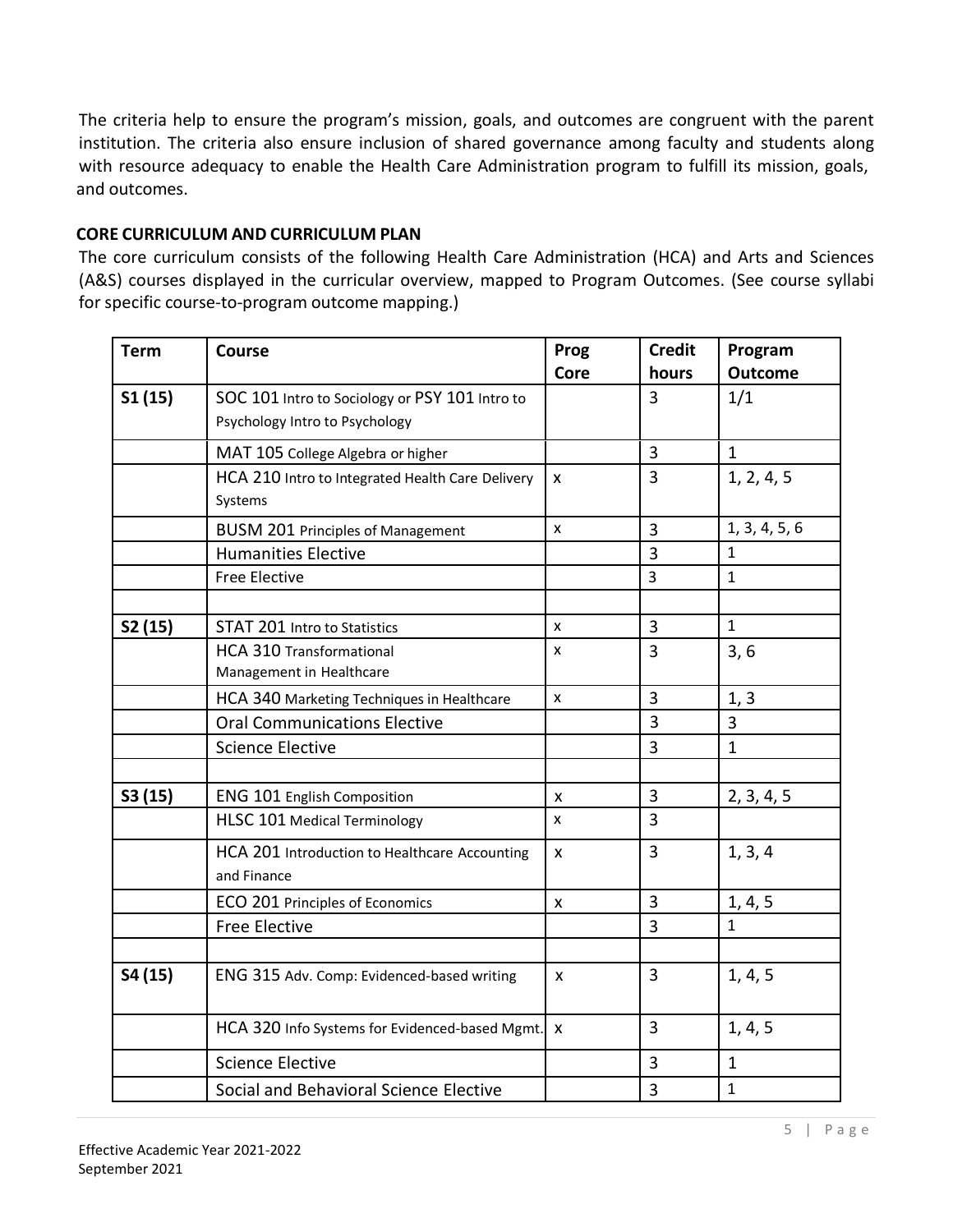|        | <b>Humanities Elective</b>                                  |                           | 3 |            |
|--------|-------------------------------------------------------------|---------------------------|---|------------|
|        |                                                             |                           |   |            |
| S5(15) | HCA 350 Financial Management of Health Care<br>Institutions | X                         | 3 | 1, 4, 5, 6 |
|        | HCA 365 Consumer Engagement in Health Care                  | $\boldsymbol{\mathsf{x}}$ | 3 | 1, 3, 4    |
|        | HCA 360 Health Care Law                                     | x                         | ς | 1, 4, 5    |
|        | HCA 410 Health Care Policy                                  | X                         | 3 | 1, 5       |
|        | Free Elective                                               |                           | ς |            |
|        |                                                             |                           |   |            |

| <b>Term</b> | <b>Course</b>                                               | Prog         | <b>Credit</b>  | Program          |
|-------------|-------------------------------------------------------------|--------------|----------------|------------------|
|             |                                                             | Core         | hours          | <b>Outcome</b>   |
| S6 (12)     | HCA 330 Human Resource Management.                          | X            | 3              | 1, 4, 5          |
|             | HCA 435 Social Determinants of Community                    | $\mathsf{x}$ | $\overline{3}$ | 1, 2, 3, 6       |
|             | Health                                                      |              |                |                  |
|             | HCA 445 Leadership for Healthcare                           | $\mathsf{x}$ | $\overline{3}$ | 1, 4, 5          |
|             | Administrators                                              |              |                |                  |
|             | <b>Free Elective</b>                                        |              | $\overline{3}$ | $\mathbf{1}$     |
|             | <b>Free Elective</b>                                        |              | $\overline{2}$ | $\mathbf{1}$     |
|             | <b>Free Elective</b>                                        |              | 3              | $\mathbf{1}$     |
|             |                                                             |              |                |                  |
| S7 (15)     | HCA 415 Ethical Issues in Health Care                       | X            | 3              | 1, 4, 5          |
|             | HCA 420 Health Care Quality & Performance                   | X            | $\overline{3}$ | 1, 4, 5          |
|             |                                                             | X            |                | 1, 2, 3, 4, 5, 6 |
|             | <b>HCA 390 Professional Development</b>                     |              | $\mathbf{1}$   |                  |
|             | <b>Free Elective</b>                                        |              | 3              | $\mathbf{1}$     |
|             | <b>Free Elective</b>                                        |              | 3              | $\mathbf{1}$     |
|             |                                                             |              |                |                  |
| S8 (15)     | HCA 430 Health Care Strategic Planning                      | $\mathsf{x}$ | 3              | 1, 2, 3, 4, 5, 6 |
|             | HCA 440 Economic Applications for Operational<br>Excellence | $\mathsf{x}$ | $\overline{3}$ | 1, 4             |
|             | <b>HCA 450C or</b>                                          | $\mathsf{x}$ | 3              | 1, 2, 3, 4, 5, 6 |
|             | <b>HCA 460N</b>                                             | X            | 3              | 1, 2, 3, 4, 5, 6 |
|             |                                                             |              |                |                  |
|             | <b>TOTAL CREDIT HOURS</b>                                   |              | 120            |                  |

Total General Education Credits: 39 credit hoursrequired; Major Core Courses: 61 credit hours, includes 3 credit hours of Experiential Learning Internship or Administrative Leadership Capstone below. Free Electives: 20 credit hours, which may be taken in different fields or as a focused concentration/track.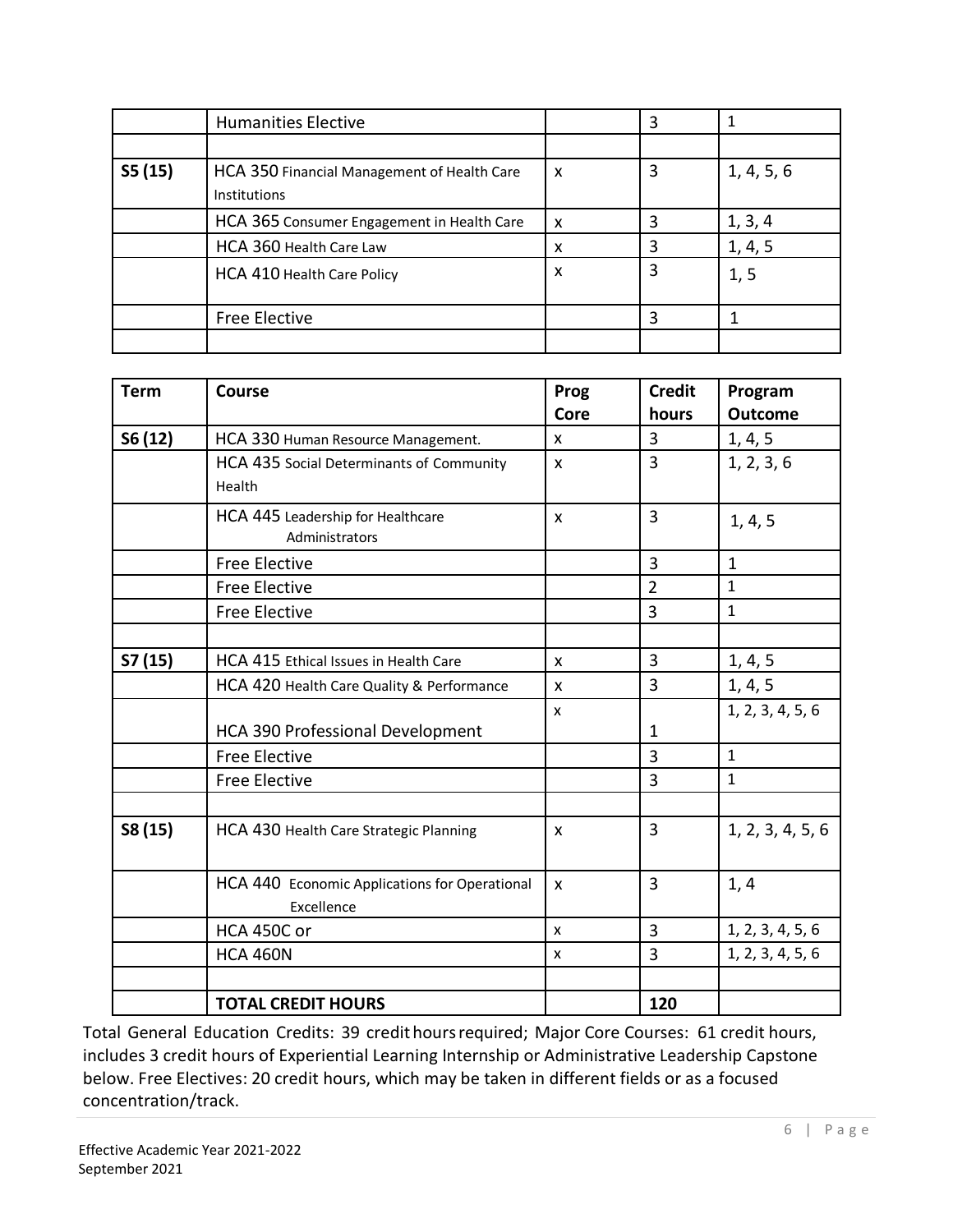# **Total Program Credit Hours: 120**

#### <span id="page-11-0"></span>**COMMUNICATION**

The faculty highly value open communication with students. Full‐time faculty maintain virtual scheduled office hours each week during the academic semester. Part‐time and adjunct faculty are available by appointment. Students may contact the faculty via Blackboard email.

- A. The College's internal electronic mail or Blackboard must be utilized for all e‐mail communications between students and faculty.
- B. Faculty is expected to respond to student communications only during scheduled workdays and times.
	- Please be aware faculty working part-time or as adjunct do not work every day.
	- Every effort will be made to respond to students within 24 hours during business days (It may take up to 48 hours on weekends).
	- It is the student's responsibility to clarify faculty availability.
- C. Individual faculty may choose to communicate outside of scheduled work time and on weekends, which students should understand is not an expectation of the College or Administration.
- D. At the faculty's discretion, individual phone numbers may be given to students by listing phone numbers on the course syllabus.
- E. Frequently, faculty or professional staff need to communicate with students.
	- It isthe student's responsibility to immediately inform the College Registrar and the Administrative Assistant, Department of Health Sciences of any changes in name, address, or phone numbers to facilitate communication.
	- These changes are to be made in the student's permanent College record maintained by the Registrar.

#### <span id="page-11-1"></span>**Communication Pathway for Academic Course Concerns**

At times, students may have academic concerns that warrant conversation with appropriate faculty. The following sequence outlines the student's pathway for routing such concerns.

The student should discuss concerns with (see directory for contact information):

- 1. Appropriate course faculty
- 2. HCA Program Director
- 3. Associate Dean, Health Sciences
- 4. Chief Academic Officer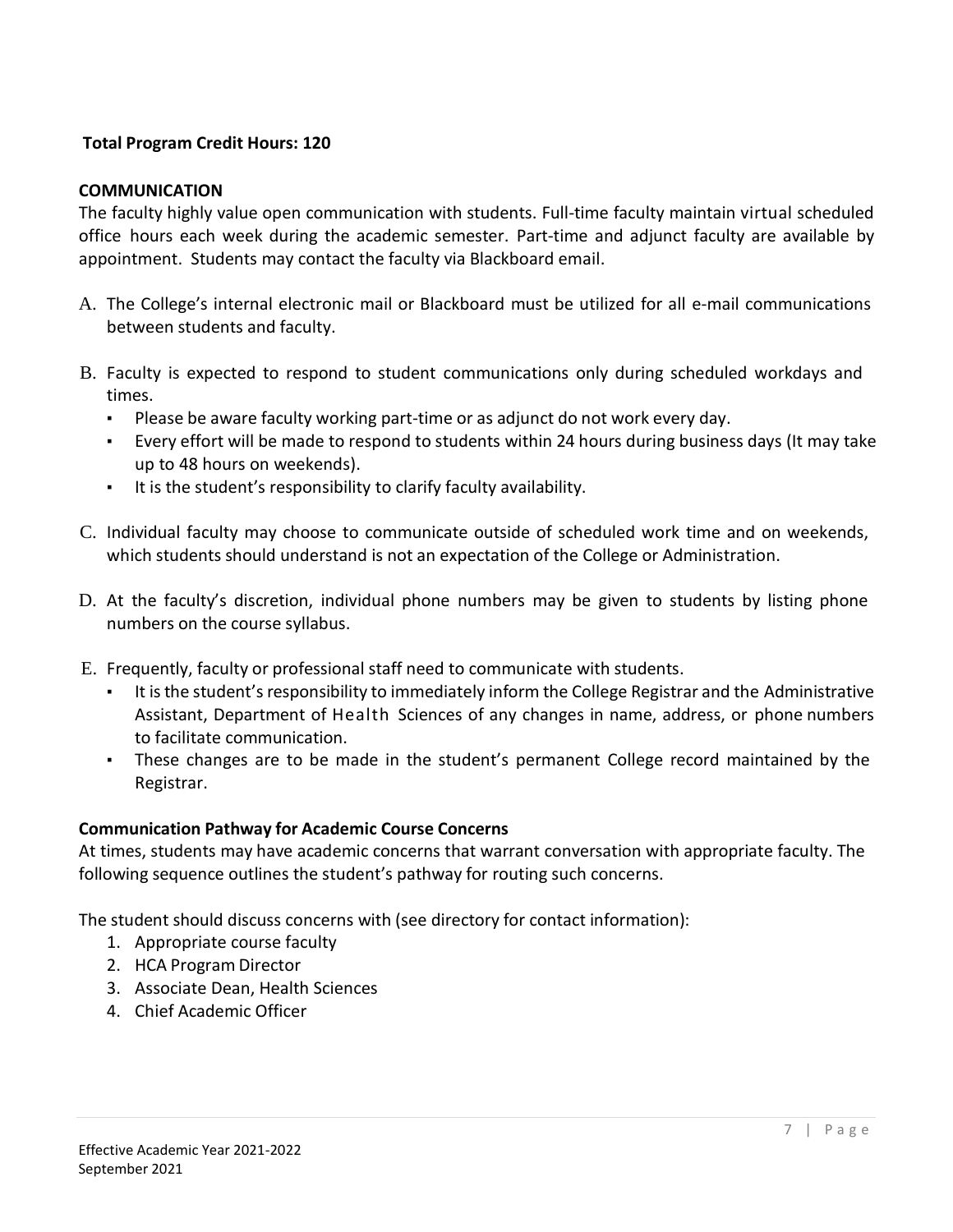# <span id="page-12-0"></span>**ACADEMIC POLICIES AND PROCEDURES**

#### <span id="page-12-1"></span>**General Policies**

- A. The faculty and staff in the Department of Health Sciences will adhere policy requirements as outlined in the College Catalog and Health *Care Administration Program Handbook.* The Department of Health Sciences will not change any policies that would affect an individual student's progression in or completion of the program.
- B. Non‐compliance with policy requirements as outlined in the College Catalog or Health *Care Administration Program Handbook* may affect continuation or progression through the program, and could result in immediate course failure, probation, suspension, and/or termination from the program as determined by the Associate Dean, Health Sciences, or designee.
- C. All changes to the Handbook will be announced through the College's email system.

#### <span id="page-12-2"></span>**Behaviors of Accountability and Code of Conduct**

All students are responsible for being knowledgeable of and acting in accordance with the Behaviors of Accountability and Code of Conduct located in the College Catalog.

The Behaviors of Accountability and Code of Conduct apply to the virtual classroom and all College related situations. Students sign a document acknowledging their awareness of the Behaviors of Accountability and Code of Conduct during orientation week or at the time of official transfer to the College*.*

In addition to behaviors listed in the College Catalog, the following also applies:

- A. Students are expected to demonstrate the following behaviors related to accountability:
	- 1. Follow all College, Health Sciences Program, and Agency policies and procedures
	- 2. Maintain patient confidentiality, advocate for patients, family, and significant others if applicable
	- 3. Admit errors as soon as discovered
	- 4. Refrain from cheating, stealing, or repeating unacceptable behavior(s)
- B. Incidences violating the Code of Conduct which result in the student being suspended or terminated, include but are not limited to
	- 1. Chemical abuse
	- 2. Unauthorized possession of property
	- 3. Falsification of records
	- 4. Breach of confidentiality

#### <span id="page-12-3"></span>**Time to Degree for Matriculated Students**

**The maximum time** to complete the Bachelor of Science in Health Care Administration Degree for matriculated students is six (6) years from the date the student begins the program.

A student may petition for extension of Time to Degree by submitting a written request to the Associate Dean, Health Sciences, or designee at least four (4) months prior to the expected graduation date.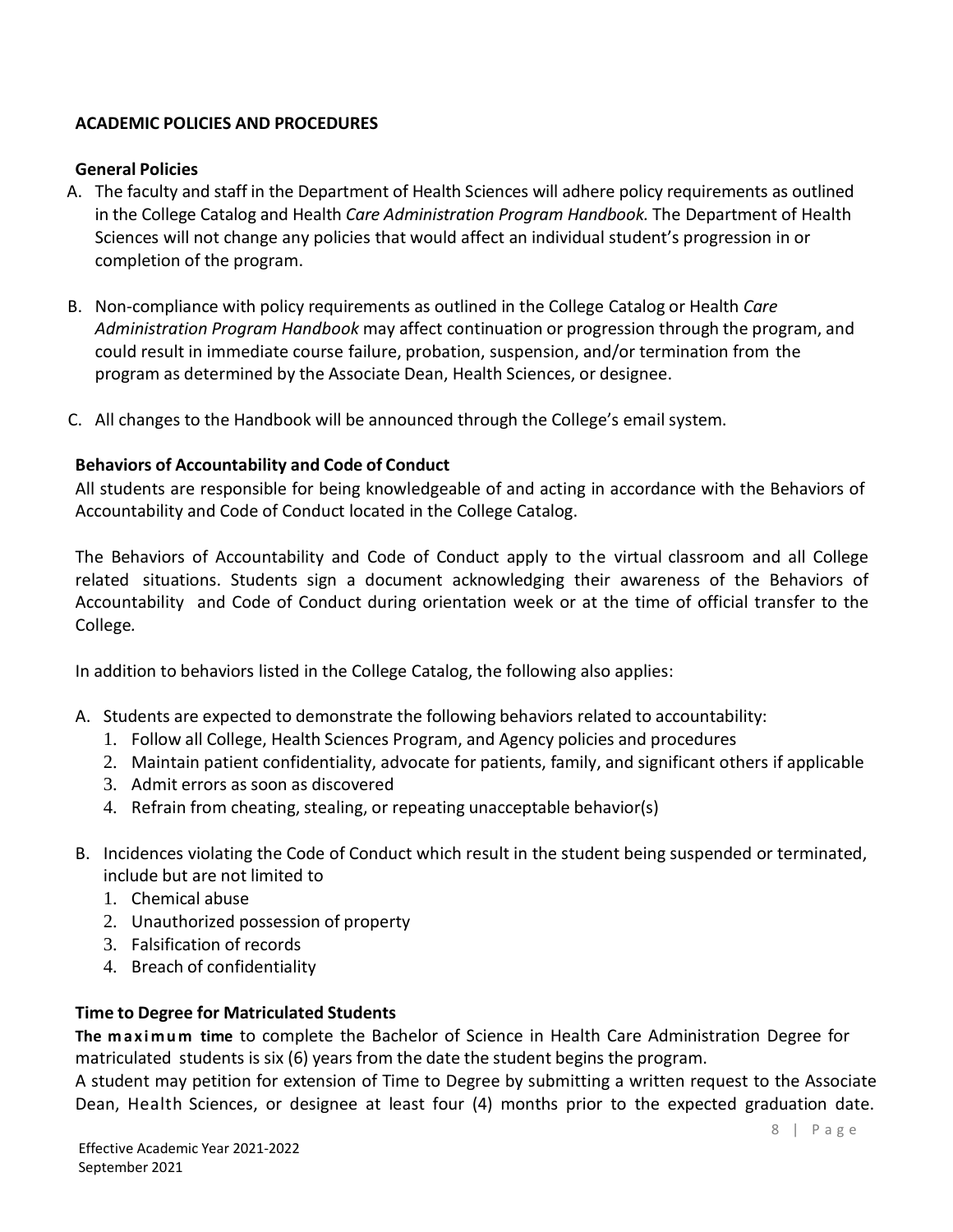The student's request will be the final decision communicated to the student and appropriate college offices via college e‐mail.

Matriculated students who have commenced program courses but are on an approved leave of absence are excluded from the timeline. The individual student's time to degree will be reassessed by the Associate Dean of Health Sciences and/or appropriate designee upon the student's return from the leave of absence.

# **Health Care Administration Program Progression Policy**

- A. Students are admitted to the Health Care Administration program with a defined expected graduation date.
	- 1. Students are required to meet the defined curriculum plan as outlined in the *Health Care Administration Program Handbook* for the expected graduation date.
	- 2. If a student's expected graduation date changes due to a student falling behind in the curriculum plan for any reason, the student will then be responsible for completing the defined curriculum plan under the new expected graduation date.

*Example*: Students who begin the curriculum, in August 2021 with the expected graduation date of May 2025 are admitted to the Health Care Administration program 2021 ‐ 2025 *Health Care Administration Program Handbook*. Students are required to complete the curriculum plan for the Class of 2025. If a student's graduation year changes to May 2026 for any reason (i.e., failure of a course, withdrawing from a course, leave of absence, time off) the student is then responsible for completing the Class 2026 curriculum plan.

3. Culminating Course prior to graduation. Students in the HCA Program are **required to serve a face - to - face internship with a minimum of 120 hours on-site**. A student may request a waiver from serving an internship and complete a mentored capstone project in lieu of internship if: the student lives outside the geographic area for guaranteed placement, currently working in healthcare, or has a minimum two years of healthcare work experience.

**Grading & Academic Probation:** The Associate Dean of Health Sciences, along with input from the Healthcare Program Director, makes the progression decision in situations where a student fails an HCA course(s). The following reflects the guidelines used for such decision making:

❖ Failure in an HCA course is defined by one or more of the following conditions:

o A classroom grade of less than 'C' and/or an unsatisfactory final internship evaluation, and/or Course Withdrawal Failing (WF) and/or Course Withdraw after that last day to drop class with no grade assigned.

o Students must achieve a 'C' or higher in all HCA courses. Refer to the course syllabus for course grading scale. Percentages are not rounded up before conversion to a letter grade.

o A student will be placed on academic probation at the end of any semester in which the student has earned a term or cumulative grade point average of less than 2.0. A student who has been placed on academic probation will be notified via e-mail, student mailbox, and/or US Postal mail. The notification will include a plan outlining the necessary steps to return to good academic standing.

o In the event a student on academic probation fails to attain a 2.0 semester and cumulative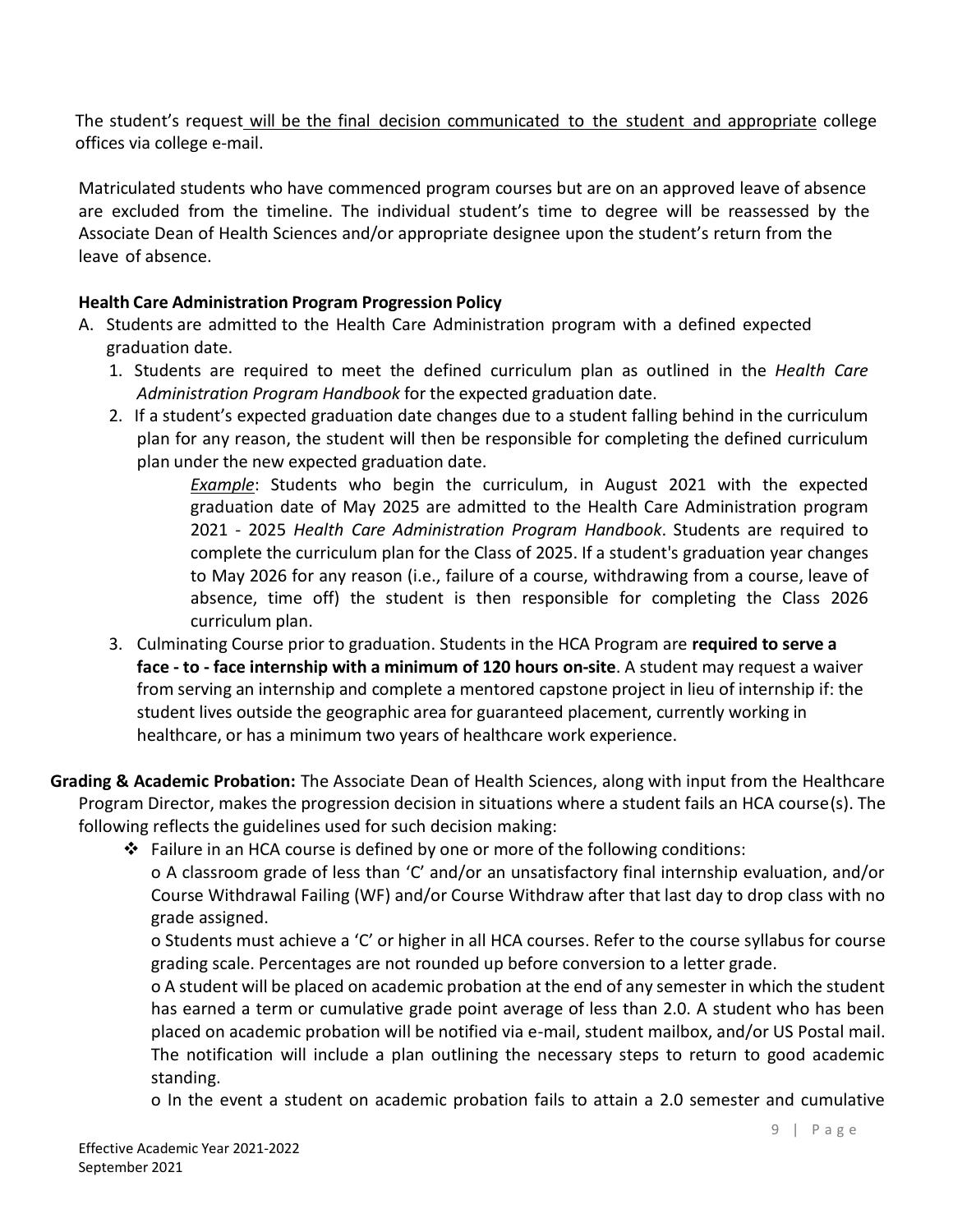average for the next semester of attendance, the student may be dismissed from the institution. o Students may request a conference with course faculty to discuss grades.

- o No special assignments or extra credit is provided to compensate for poor grades.
- o Final letter grades are posted in Sonis.

# **Term and Cumulative Averages**

Final course letter grades are converted to quality points to compute term and cumulative averages as defined by the Academic Grading Policy.

- The grades a student received in a course accepted as transfer credit from another institution are not included in the computation of either term or cumulative averages.
- Term average computed each term a student is in the program and is based on final grades achieved in all courses taken during that term.
- Cumulative average, computed each term, is based on the final grades achieved in all courses required in the program up to that time.
- Students are considered to be in good academic standing within the College provided they maintain a cumulative GPA of 2.0 or higher, have finalized any grade of "incomplete" within the specified period of time, and are not in violation of any academic policy such as that of academic integrity and honesty.

# **Incomplete Course**

An incomplete course is a course in which the student has not completed the required course work by the end of the term.

Criteria:

- 1. Course assignments not completed by the end of the term may result in a grade of Incomplete (I). No point grade is assigned to the course. Assignment of the grade of "I" is solely at the discretion of the instructor.
- 2. All incomplete coursework must be completed no later than ten (10) business days following the last day of the semester in which the "I" grade was assigned.
- 3. Failure to complete all required coursework by the designated time will result in the "I" grade being permanently changed to an "F."
- 4. The "F" is then calculated into the student's GPA.
- 5. Students who have an "I" for a grade do not qualify for Academic Honors.

#### <span id="page-14-0"></span>**INTERNSHIP: POLICIES AND PROCEDURES**

#### <span id="page-14-1"></span>**Attendance Policy**

A primary learning outcome of both the College and the Department of Health Sciences is the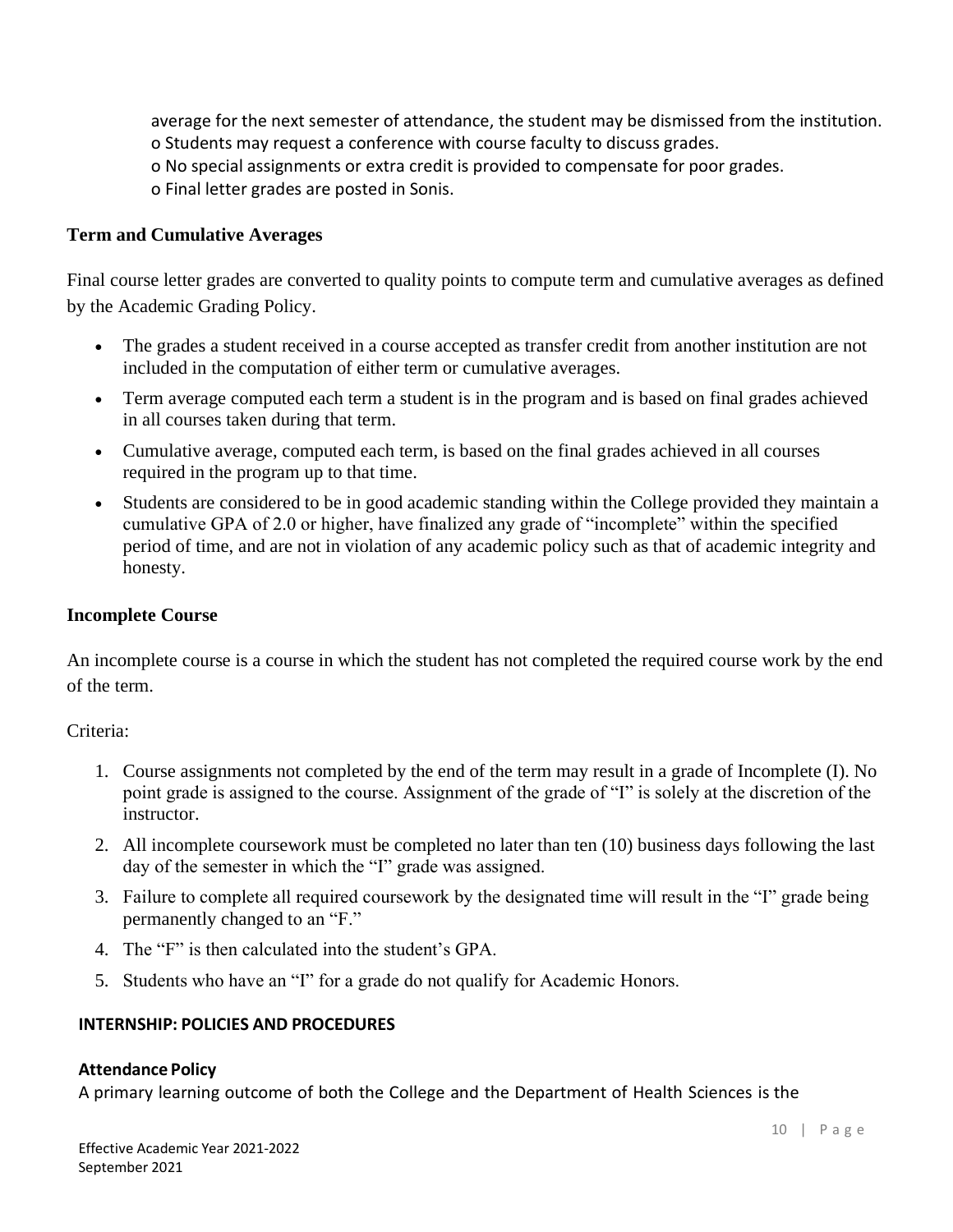demonstration of student accountability through responsible self‐directed behaviors consistent with the ethics and standards of professional practice. Active participation in blackboard and internship activities are essential.

❖ Attendance is **mandatory** for the Internship. All experiences are designed to facilitate the transfer of theoretical knowledge to professional practice. Missed hours can prevent adequate development and assessment of the required knowledge, skills, attitudes, behaviors, and judgment. Absence from internship experiences jeopardizes the student's ability to successfully meet the required internship course learning outcomes. See course syllabi for specific attendance/absence policies.

# **Dress Code Policies**

It is the position of the Health Care Administration Program that professional appearance and demeanor are a demonstration of self‐respect as well as respect for the profession. As representatives of the profession and of the College, students are expected to follow the dress code as outlined for **all activities occurring on location of the internship experience. In addition, students are expected to adhere to the dress code of the internship location.**

- <span id="page-15-0"></span>1. Picture ID badge with name facing outward at the collar.
- 2. Hair
	- a. Hair color must fall within natural occurring shades and be neat.
	- b. All hair lengths should be professional in style.
	- c. Hair longer than shoulder‐length must be secured away from the face, off the collar.
	- d. Hair accessories, if required, should be professional in style, not excessive in size, and of a neutral color (white, black, brown, or beige).
	- e. Headwear may be worn if it is clean, and of neutral color (white, black, brown, or beige) and does not hang freely below the shoulders (i.e., turban). All headwear must fit under procedural head covering materials.
	- f. No hair ornaments (i.e., feathers) are permitted.
	- g. Beards and mustaches must be neatly trimmed. Students without beards are expected to be cleanly shaven.
- 3. Fingernails must be clean, neatly manicured and support the functional use of hands and fingers.
	- a. Fingernails must be no longer than 1/4 inch from fingertip in length.
		- b. Artificial and long natural fingernails are not permitted.
			- i. Artificial nails include, but are not limited to acrylic nails, overlays, tips, bonding's, extensions, tapes, inlays, gels, shellac, and wraps.
		- c. Nail jewelry is not permitted.
		- d. Nail polish, if worn, should be of a pale color and well maintained without chips.
- 4. Jewelry must be simple and professional and must not interfere with patient care or present a hazard to the employee.
	- a. One ring or one wedding set may be worn.
	- b. Medic‐Alert bracelet (if required).
	- c. Two pairs of small post earrings or small hoop earrings in contact with the ear may be worn per ear. No space is permitted between the ear and hoop.
	- d. No necklaces are permitted.
	- e. Facial piercing, Monroe, or nose piercing must be a spacer of clear or natural skin tone color. Eyebrow, tongue, or lip piercing is prohibited.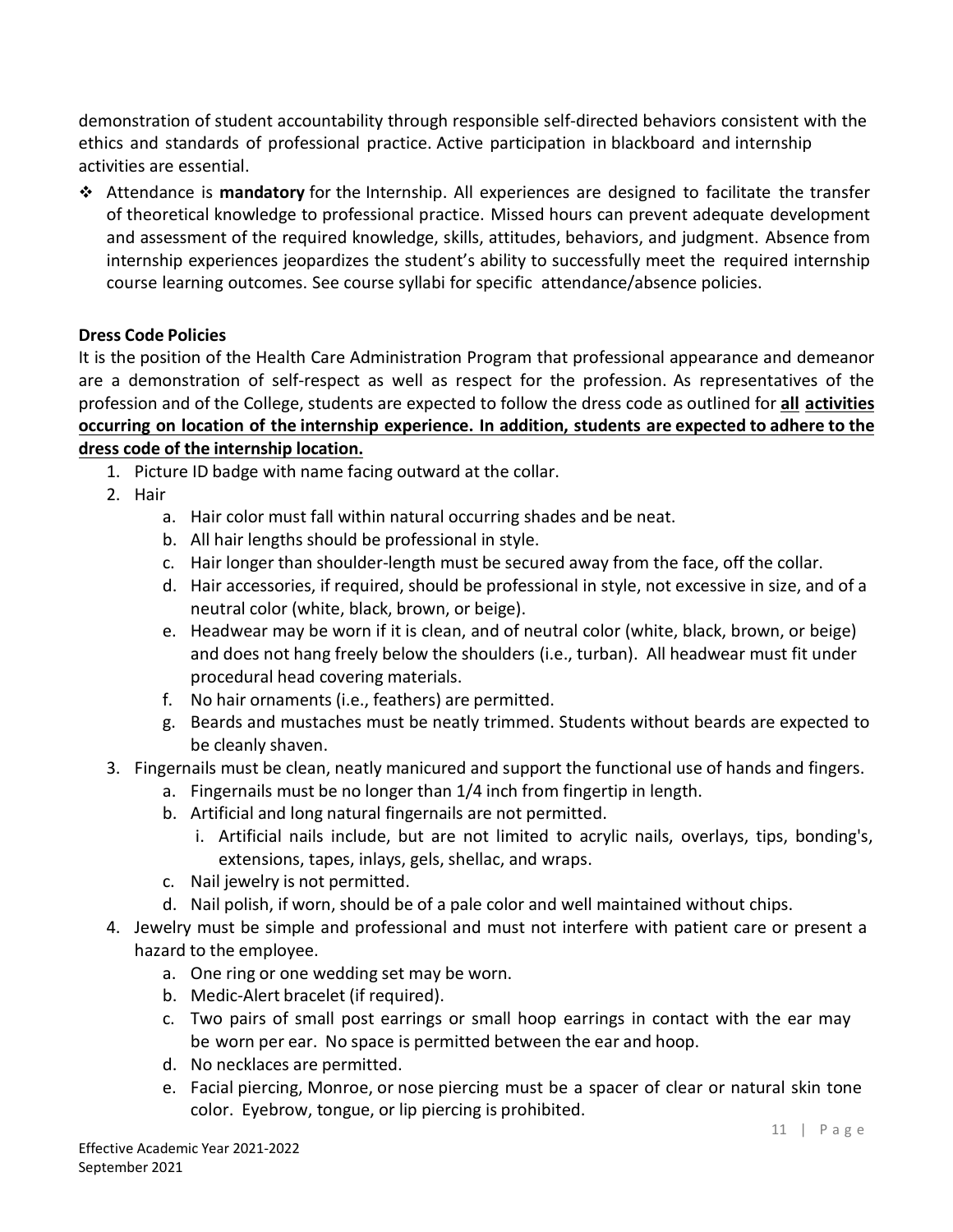- 5. Makeup must be professional and worn in moderation.
- 6. No perfume, cologne, or scented lotions.
- 7. All visible body art must be completely covered.
- 8. Chewing gum during the experience is prohibited.
- 9. Professional dress.
	- a. No sportswear, jeans, Capri pants, shorts, mini‐skirts, spandex, sweats, running suits, hats/caps, sleeveless tops, midriff tops, halter tops, or tight or revealing clothing are permitted.
	- b. When movement occurs, bare skin should not be visible between pants and top.
	- c. No sandals, flip‐flops, or open‐toed shoes.
	- d. Hosiery or socks must be worn. (Adhere to any additional dress code policies required by your internship site.)

#### **STUDENT HEALTH POLICIES FOR INTERNSHIP STUDENTS**

#### **Background Check**

HCA students who will be participating in an internship at The Christ College of Nursing and Health Sciences (TCCNHS) are required to complete a criminal background check. Initiate the background check and complete the fingerprint portion of the background check at least 60 days prior to the start of internship. Results of prior background checks that a student may have received for reasons unrelated to the College are not acceptable for purposes of these policies. The purpose of this document is to set forth policies and procedures regarding student background checks.

 Internship host agencies may require additional background checks. Internship host agencies, in their sole discretion, have the authority to disallow a student from being placed at their site based on negative information in a background check. Not being placed, for whatever reason, will result in the student being unable to complete the internship component of the HCA program and may request a waiver to complete the mentored capstone project instead. If a student with negative information on a background check is allowed to continue with the internship or capstone course, the student must understand that despite being allowed to continue, the College cannot make any promises or guarantees regarding the student's ability to obtain employment in the healthcare field post-graduation.

#### **Physical Examination**

Students are required to obtain a physical exam documenting evidence of good physical and mental health, date of the exam, and physician's signature prior to the beginning of the HCA Internship. Medical records and completion of medical requirements are mandatory.

#### **Drug Screening**

A negative urine drug screen is required and must be completed prior to the Internship. If a student has a negative drug screen result, they will not be allowed to continue with the internship. A student may request a waiver to complete the mentored capstone project instead. The student must understand that despite being allowed to continue, the College cannot make any promises or guarantees regarding the student's ability to obtain employment in the healthcare field post‐graduation.